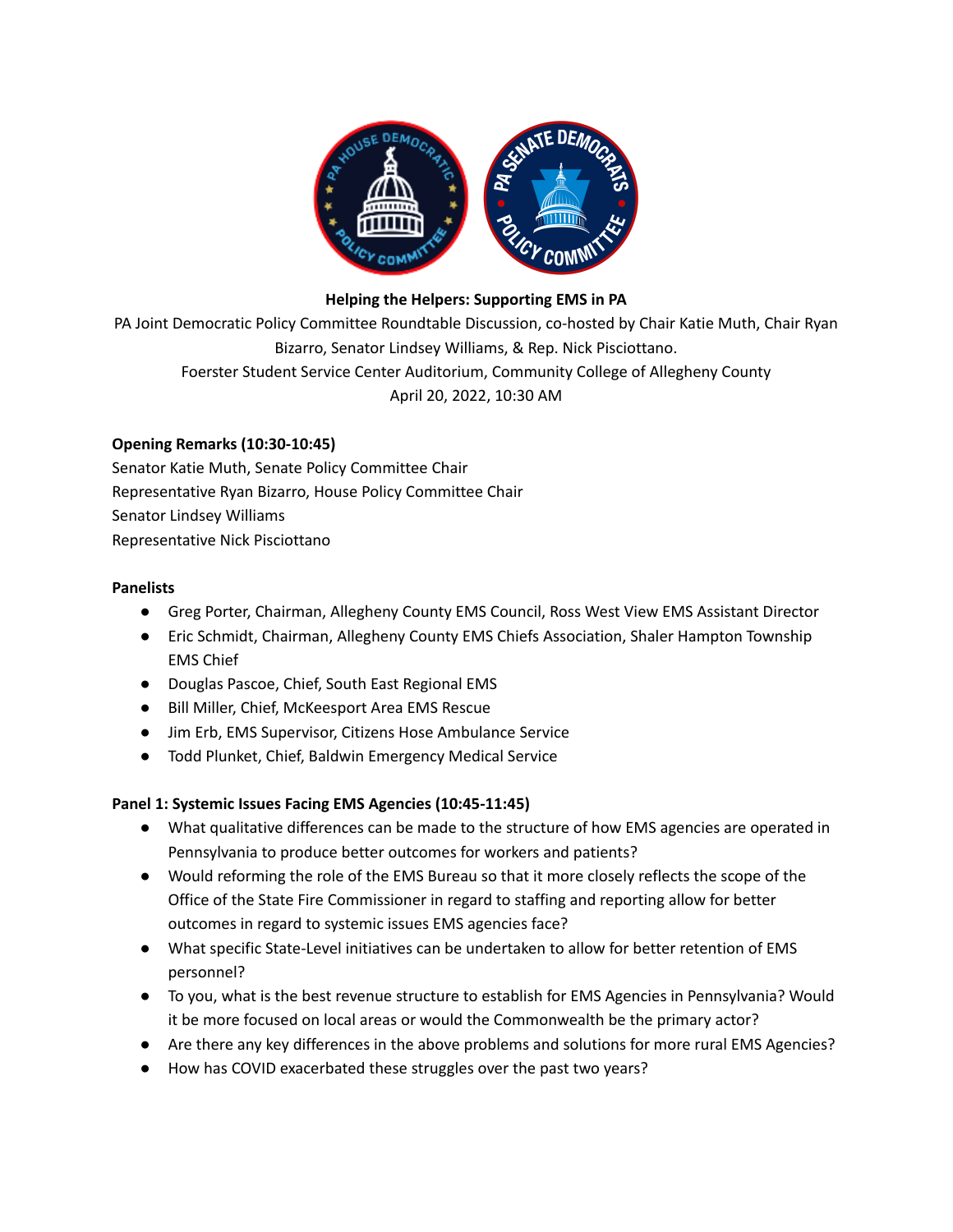### **Panel 2: Personal Impact of Issues facing EMS Agencies (11:45-12:45)**

- Could you speak to how someone in an emergency could directly benefit from solving the issues mentioned in the previous panel?
- How have the issues mentioned in the previous panel affected you and those who work for you personally?
- Can you speak to how these systemic issues directly affect the retention of EMS personnel?
- What number would you personally suggest in regard to increasing EMS funding?
- How do reimbursement rates affect your bottom line?
- What does the impact of only being reimbursed for transports have on your agency?
- What do you see EMS looking like in the future 5, 10 years down the road?
- What do you need from us?

### **Closing Remarks (12:45-1:00)**

Senator Lindsey Williams Representative Nick Pisciottano Representative Ryan Bizarro, House Policy Committee Chair Senator Katie Muth, Senate Policy Committee Chair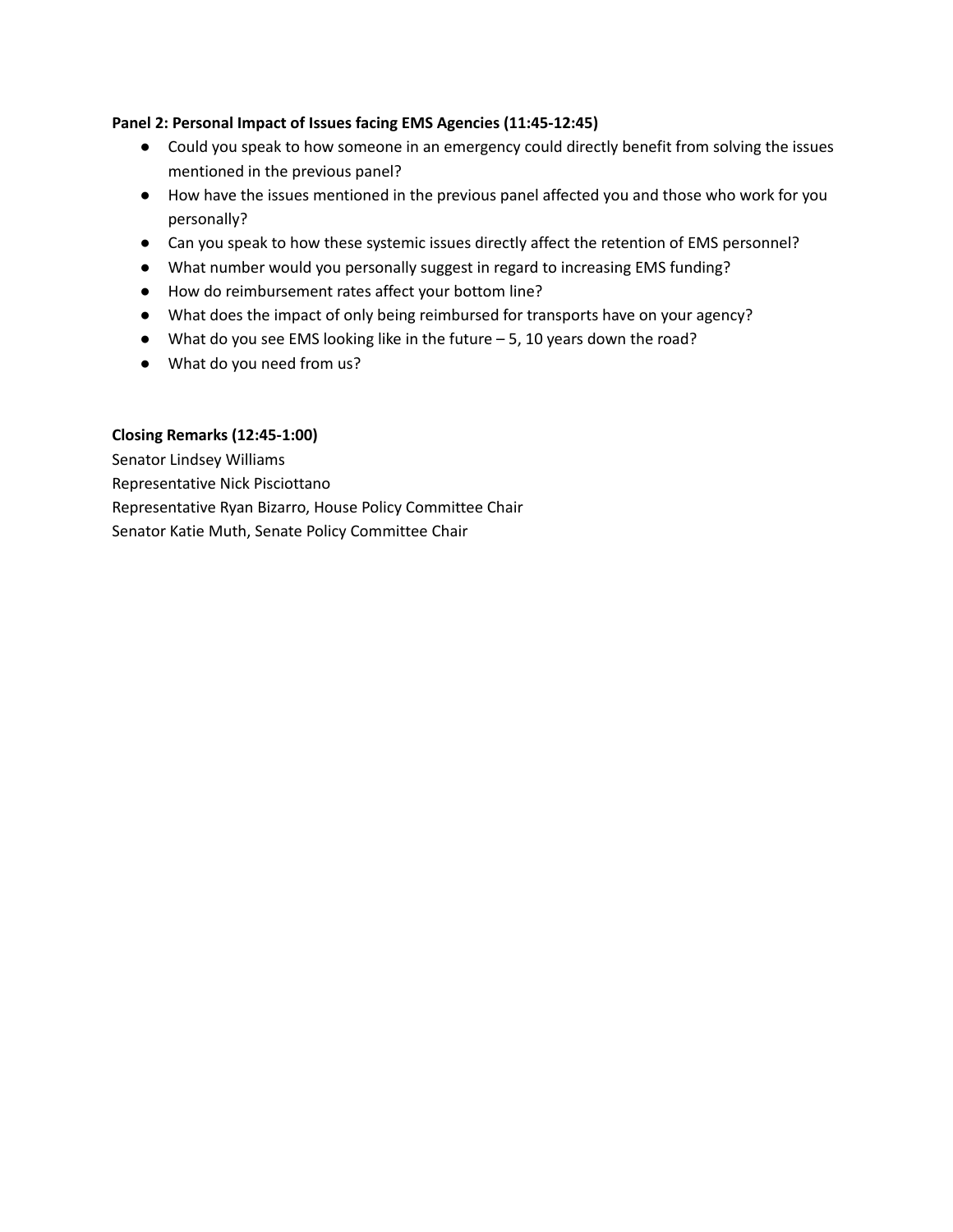# **Helping the Helpers: Supporting EMS in PA Wednesday, April 20, 2022**

# **Testimony in support of Pennsylvania's EMS System**

- 1. Order of Attachments
	- a. Greg Porter, Assistant Director, Ross/West View EMS, President EMS West, and President Allegheny County EMS **Council**
	- b. William Miller, Executive Director & Chief, McKeesport Ambulance Authority
	- c. Todd Plunkett, Chief, Baldwin EMS
	- d. Doug Pascoe, Chief, Southeast Regional EMS
	- e. Eric Schmidt, Executive Director & Chief, Shaler Hampton EMS, & Chair, Allegheny County EMS Chiefs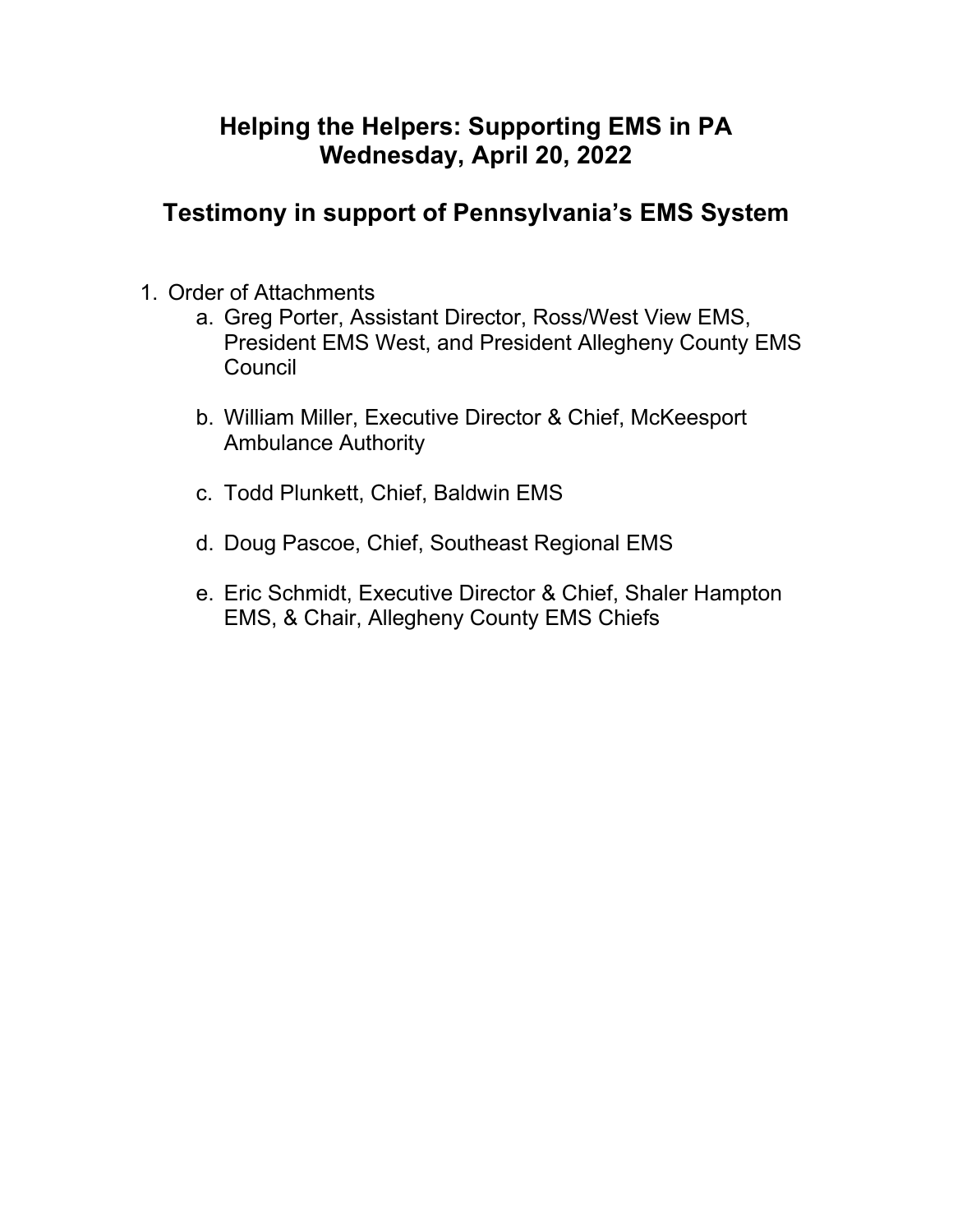## **Helping the Helpers - Supporting EMS in PA**

## Senate Hearing Testimony Wednesday April 20<sup>th</sup>, 2022

Hello and thank you for taking the time to hear my testimony today. Allow me to introduce myself. My name is Greg Porter I'm the Assistant Director of Ross/West View Emergency Medical Services Authority. Additionally, I serve as the President of the board for EMS West and the Chairman of the Board for Allegeny County EMS council. I've been certified in the Pennsylvania EMS system for 34 years practicing as both an EMT and as a Paramedic for the last 30 of those 34 years. A vast majority of that time has been at Ross/West View EMSA, but I have also worked for a private ambulance service, volunteered for small volunteer Ambulance Services, worked on a Paramedic Response Unit, and flew in a helicopter for a lengthy period of time. My EMS career has been adventurous and fulfilling to say the least. I have been blessed to wake up every day looking forward to going to work and looking forward to helping people in different situations each and every day.

I am honored to sit with several of my colleagues from other Allegheny County EMS agencies and collectively tell our story. We have divided the responsibilities of what we believe to be the most significant challenges facing EMS today, and I will specifically speak to the history of the EMS system.

I am hopeful that when we talk about recruitment and retention, revenue, capital equipment, community engagement, and more, this background information will be handy to help us collectively understand how we have arrived at the place in the EMS System we are at today.

Traces of EMS can be found all the way back to the civil war. Specialty soldiers were trained in the art of litter bearing and driving horse drawn carriages that were known as ambulances. their primary role was to render aid to the injured on the battlefield and get them back to aid stations. A variety of examples like this can be found throughout history up till 1966 when Lyndon B Johnson commissioned a retrospective report looking at death and disability in the United States the preceding year in 1965. Data from the 1965 review discovered that vehicle accidents killed more Americans than were lost in the Korean War and survivability was better on a battlefield than it was in the streets of the United States. Billions upon billions of dollars was being spent in death and disability to injuries from accidents throughout the United States with little or no system for EMS response. This retrospective study would become known as the white paper and would be the birthplace of EMS in the United States.

In the 1970s President Richard Nixon, based off of the work from the white paper, would establish a curriculum for ambulance attendants and an ambulance response system across the United States. Importantly, Federal funding was made available and managed through the Department of Transportation to create the first EMS system with standards for vehicles, equipment, response and training all supported by federal dollars.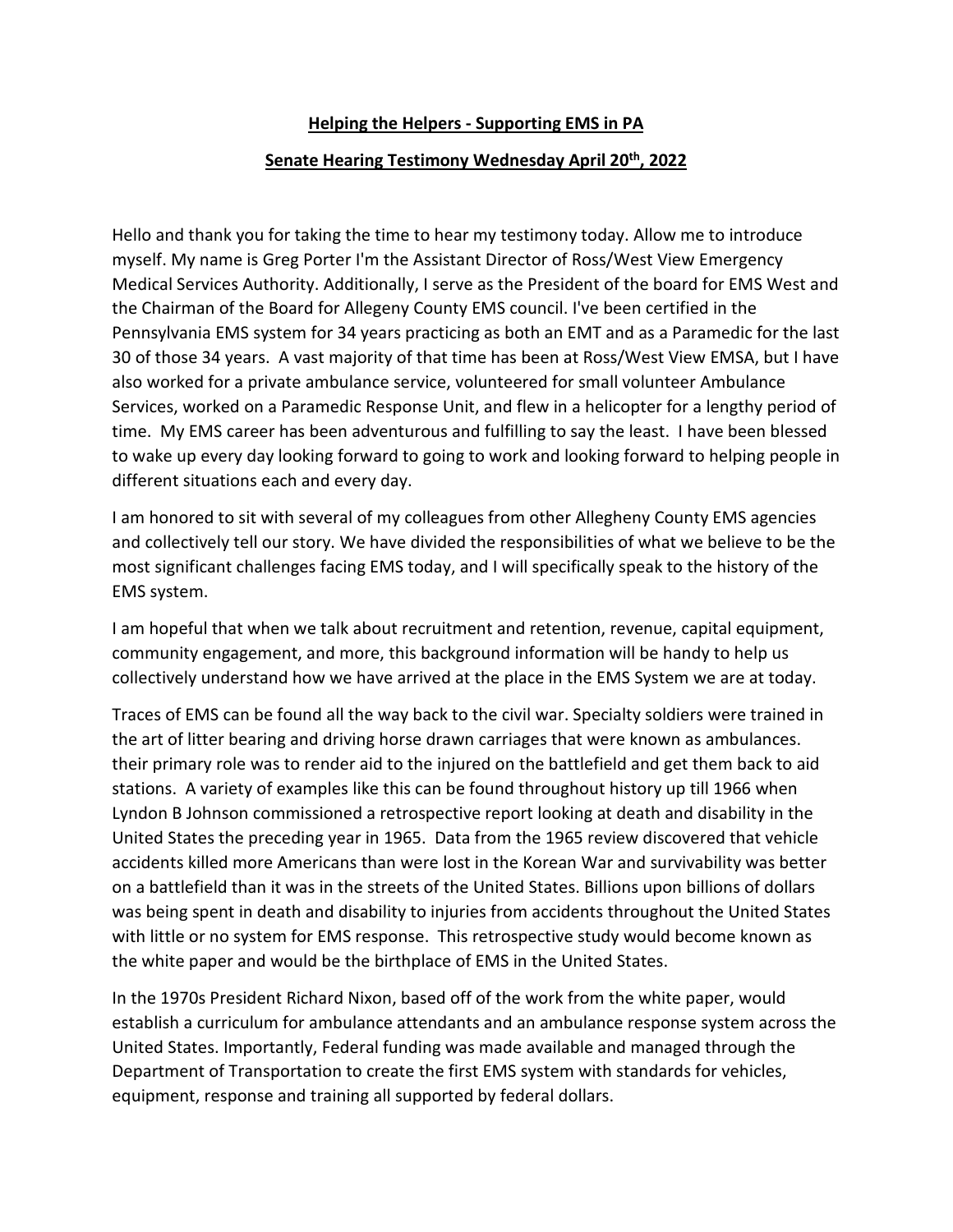That funding would remain for a little more than ten years providing the springboard for the EMS system that we know today. Sadly, in the early 80s, President Ronald Reagan cut funding to the Department of Transportation by 40%. The intent was specifically targeting wasteful spending on infrastructure. Unfortunately, EMS would become a consequence of this funding cut and pushed the responsibility of EMS systems to the state and local government.

This transition had unmeasurable consequences that is still unknown today.

Simultaneously moving forward, the EMS system in Pittsburgh was moving at light years compared to other cities. Cardiopulmonary resuscitation (CPR), bandaging, and choking victims, where the priority of medical care. Soon to follow was intravenous access, IV fluids, IV medications, advanced Airways, and cardiac Defibrillation. These medical advances continue today at an epic rate.

Unfortunately, as clinical advancements were progressing, billing had transitioned from the federal government to unknown revenue streams that are still tenuous today. The original EMS system was rooted in prevention and care of the sick and injured no matter the circumstances. The EMS system today is only financially feasible if patients are transported to the hospital. This very model is contrary to the inception of the EMS system in the 1970s.

There are many years and many clinical milestones that have happened since the 1970s. The desire of medical professionals remains the same. To render care to the sick and injured no matter their circumstance, location, hazards they face, social circumstances, or likelihood of outcome. The idea that we should take people to the hospital to generate revenue is flawed no matter who you speak to, or whatever business model you consider.

Since the 1970s and 1980s, the EMS system has progressed through many changes. Most notably decreasing the number of services from hundreds to teens in various counties. Specifically, Allegheny County has reduced from 128 EMS agencies to 35 EMS agencies in the last 30 years. This is a four to one reduction in providers in the county in a relatively short amount of time. The number of EMTs and paramedics is more dismal than that.

Fast forward to 2020 when the global pandemic strikes, EMS is already facing a staffing challenge. The providers that remained in the EMS system completed work that was nothing less than extraordinary. EMS services anticipated mass vacancies and call offs and worried about the health and well being of employees and their families. Despite illness and even loss of life, staff members stepped up at an incredible level. Despite unknown risk, worry and concern, they worked countless hours, distant from families and full of unknowns that are difficult to imagine.

Coming out of the pandemic, as life gets back to normal the EMS system has learned many valuable lessons. Most importantly is that EMS provides a level of care that is far beyond what was originally thought. Certainly, not every patient needs to go to the emergency room for care.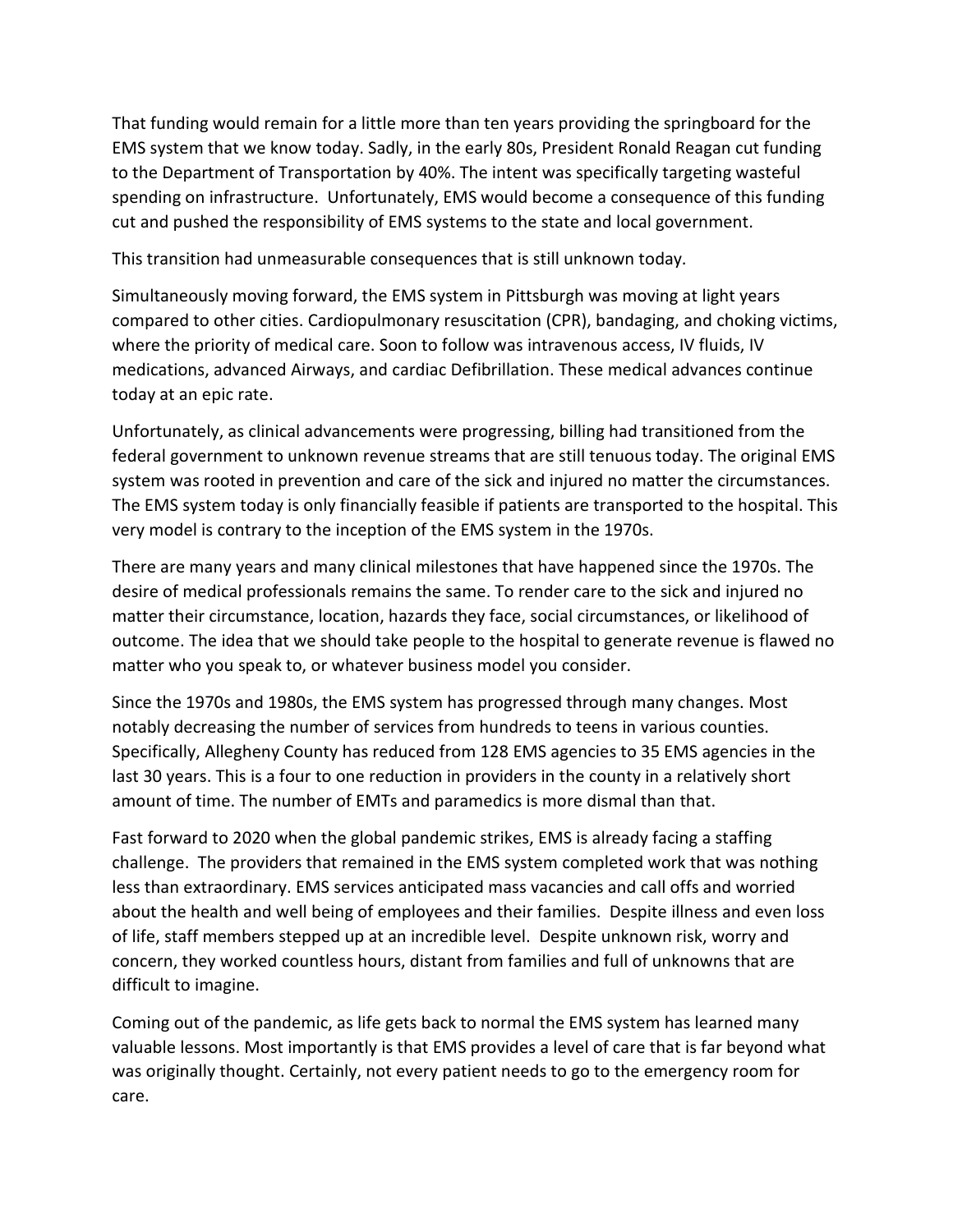The skills and abilities of the EMS system today are unbelievable compared to the 1970s. EMTs and paramedics today provide unmeasurable lifesaving skills and techniques that cannot be compared to EMS systems around the world. From the most basic CPR and bandaging, all the way through IV access medication administration, advanced airway procedures, Defibrillation, cardiac pacing and more, our EMT's and paramedics are nothing short of extraordinary.

Regardless of their tireless hours and commitment, EMS providers only generate revenue if a person is placed on the stretcher and taken to the hospital. One out of every four patients on average will not be transported to the hospital. This number varies by EMS agency across Pennsylvania. On average 75% of the 911 calls pay for 100% of the readiness of EMS.

Considering the advancement of EMS, the payment process is considerably flawed. With protocols that encourage us to treat on the "X", provide more care in the home, terminate efforts in the field, encourage alternative care options like community paramedicine or mobile integrated health, our very system is incredibly flawed.

We want to do what is right for the patient, the decision to transport them should not be influenced by their ability to pay the bill or revenue into the EMS system.

Going forward, EMS should be funded by federal, state, county and certainly local initiatives. The idea that payment should influence care or transportation, is severely flawed. The care rendered should be driven by what is best for the patient.

The EMS system must be funded by multiple avenues that include Federal, State, County, Local municipal and citizen funding.

In closing, thank you for your time and attention on our EMS system. Your dedication and work to support us is appreciated more than you know. I would be happy to answer any questions you may have.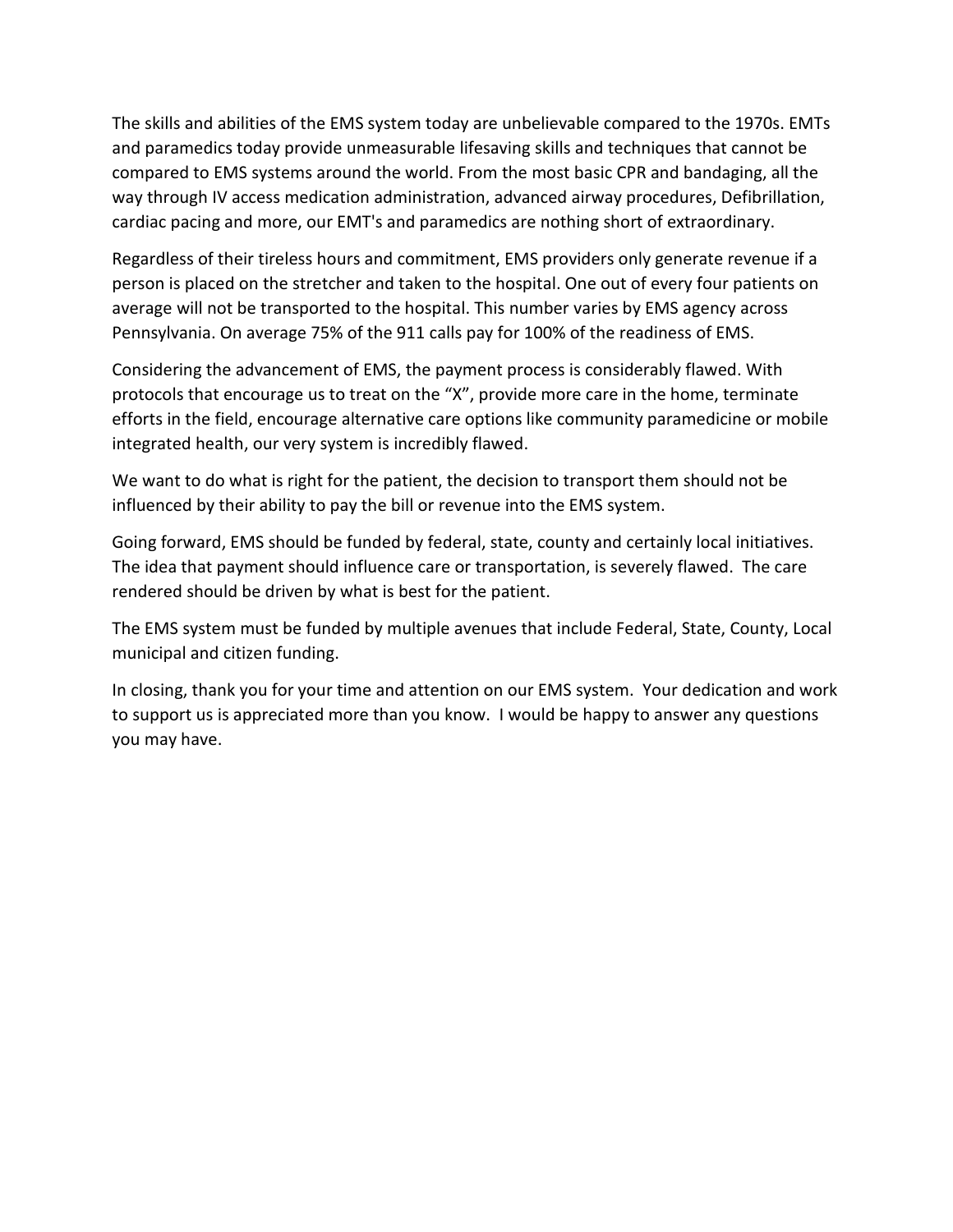# EMS Bureau

My name is William Miller. I am the Executive Director and Chief of McKeesport Ambulance Authority, a position that I have held since 1997. I have been involved in public safety since 1989 starting as a volunteer firefighter and EMT. McKeesport Ambulance Authority provides emergency EMS coverage for the Cities of McKeesport and Duquesne and the Boroughs of Dravosburg, Glassport and Port Vue. We respond to nearly 10,000 emergency requests per year, as well as 2500 requests for non-emergency services.

EMS agencies across the State of Pennsylvania rely on the Bureau of EMS for coordination and pertinent guidelines. The Bureau is tasked with suppling EMS agencies with information, education, regulations and protocols, as well as licensing requirements.

We, as EMS agencies, appreciate the time and work that goes into these different areas to help keep our staff's current with new policies and trends in EMS. During the Covid-19 pandemic we received variances in protocols, staffing standards were adjusted as well as paramedics being trained to nasal swabbing for testing purposes and the administration of Covid-19 vaccines. EMS was the frontline throughout the pandemic.

Until recently, I am not sure that most us (EMS) understood the hierarchy of the Pennsylvania State Health Department and where EMS fall in that line. It was during a recent meeting with Representative Nick Pisciottano that we were told that the EMS Bureau is actually about three levels below the Secretary of Health, as far as report to levels. If one were to look the Department of Health's Executive Leadership web page, there is not even a mention of the EMS Bureau or its Director.

In comparison to the EMS Bureau, the fire service in Pennsylvania has its own Office of the State Fire Commissioner who is tasked with similar jobs as they relate fire training. Since there is not a listing on the EMS Bureau pages of employees, we are going what we believe to true that there are six employees in the Bureau ( four of which are vacant ). The State Fire Commissioners Office has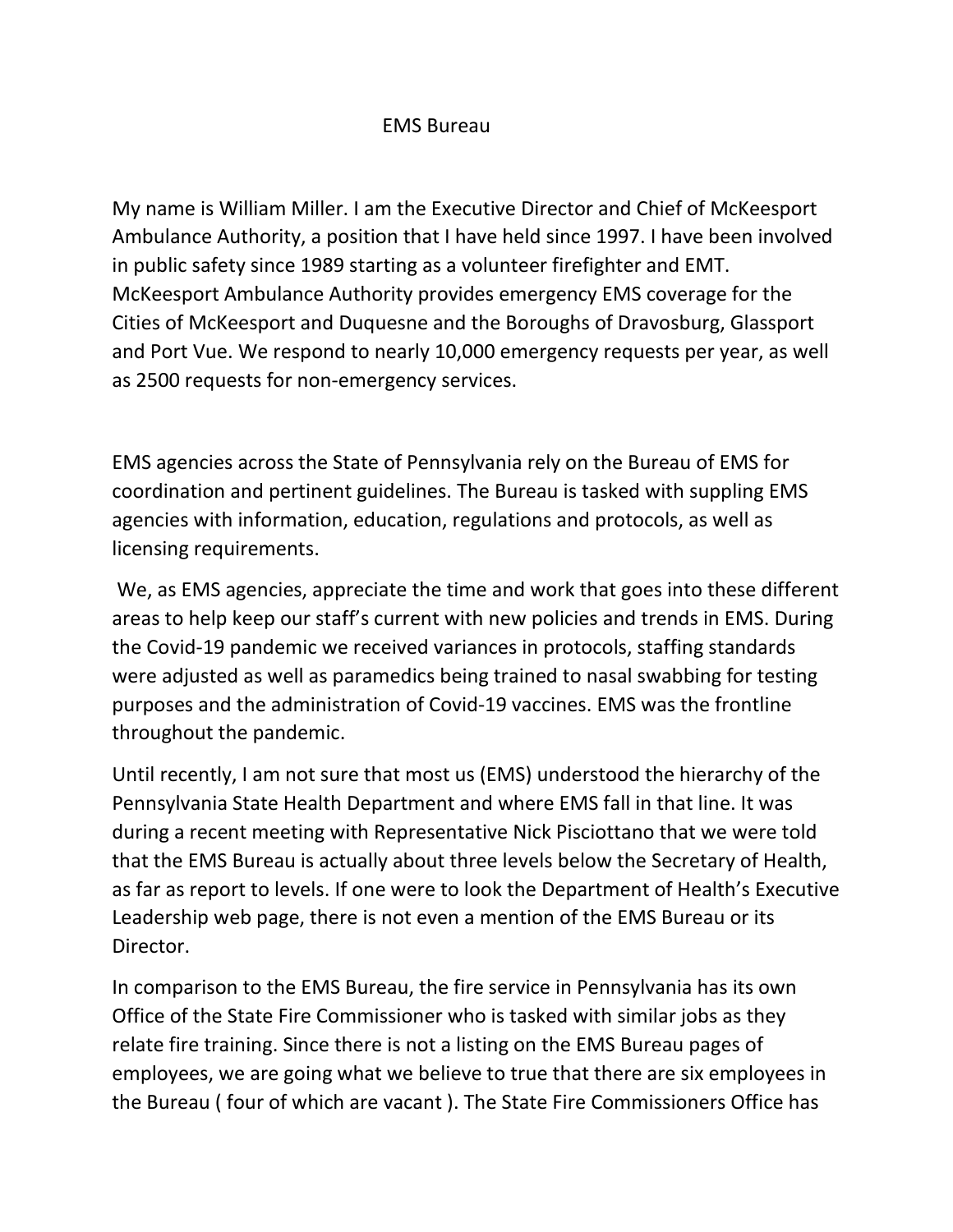listed on their web page twenty five employees with one vacancy. These employees are listed by name with contact information and for the specialty that they cover. Under Title 35 of the Pennsylvania Consolidated Statutes, the Fire Commissioner reports directly to the Governor of the State, meanwhile the Director of the EMS Bureau has to report to at least the Secretary of Health for the State.

Furthermore, for the last full years that information was readily available, there is a very large difference in the number of calls that each public safety sector has responded to. For the year end of 2021, the fire departments in Pennsylvania that report through Penn FIRS ( the Pennsylvania Fire Information Reporting System ) shows that there were 224,979 responses reported, of which, approximately 38% were EMS related. For the year ending 2020, there were 2,204,969 EMS responses reported across the State.

This is not meant to take anything away from the job the fire departments do across this State. But is meant to show the disparity in how each is handled at the State level. While a completely separate EMS Commissioners Office may or may not be the answer EMS feels that we should have a clearer line of communication and representation and at a higher level.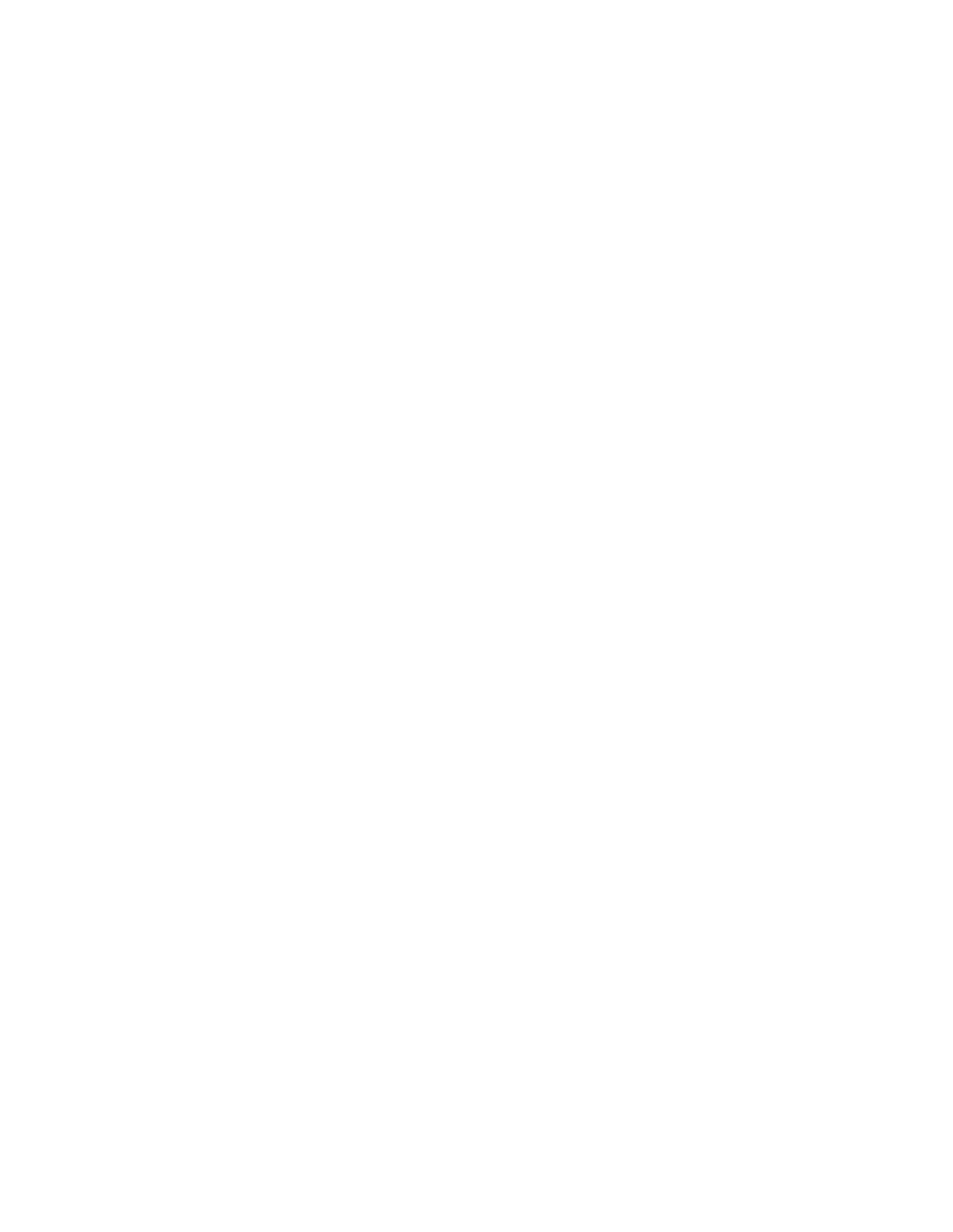Good Morning,

Thank you for having me here today and allowing all of us to provide you an overview of Emergency Medical Service in South Western Pennsylvania.

My Name is Todd Plunkett and I am the Chief of Baldwin Emergency Medical Service. Baldwin EMS is the provider of EMS to 4 communities in Allegheny County. Baldwin, Pleasant Hills, West Mifflin, and Whitaker along with numerous other communities that we assist daily via mutual aid. Our response area amounts to 25 square miles with 70,000 residing residents and a large daily commercial visitor traffic. In this geographical footprint, Baldwin EMS responds to 11,000 dispatched 911 calls and requests for emergency medical services. I have been in EMS since 1989 and have seen the changes and the amazing things EMS has done and the challenges that are ahead of us. I hope that today is a start of more dialogue and potential solutions.

Today my colleagues and I are going to provide you a snapshot of the current EMS systems, our successes and some of our areas of improvement. Today I am going to talk to you about recruitment, retention and staffing. Every year EMT's and Paramedics in Pennsylvania respond to over 2.1 million calls for 911 EMS. State of the art technology, lifesaving techniques and some of the highest trained EMS providers anywhere in the world provide this care every day. EMS continued to provide care throughout the pandemic. EMS by its nature is a physically and demanding career. More and more it is becoming more difficult to recruit and retain personnel.

Today you will hear a common problem plaguing the areas of EMS that we feel are in crisis. That common problem is funding. Without a competitive pay capability EMS loses quality EMS providers to all other sectors of health care, police and fire. In many cases we are unable to attract new personnel into the field due to the lower wages, hard work, difficult and dangerous situations, and the knowledge that the EMS industry does not have a sustainable models for financial stability. Many EMS providers have to work multiple jobs to pay the bills. Leaving one job and driving directly to the next.

For years, EMS has visited schools, colleges and vocational program to help recruit personnel into the profession but we are over shadowed by other jobs making much more for better schedules and less fatigue and mental health impacts.

Currently it is believed that there are over 40,000 listed EMS providers in Pennsylvania but only 12,000 of those function in emergency medical services. We are losing the younger population to the higher paying medical professions.

Over the past 10 years the training institutions have shrunk and it is harder for a young person to find an EMT or paramedic program without traveling great distances. In most cases attending this training does not guarantee them a job. The enrollment numbers are down and the cost of programs are up. Very small scholarships are available but none that are enough to cover costs. And in many cases, to go to paramedic school you have to commit to two years of training and decide to attend and work full time at the same time as school or simply try to live on little to no income. This then sets up this new workforce for an uphill battle for success once they become certified.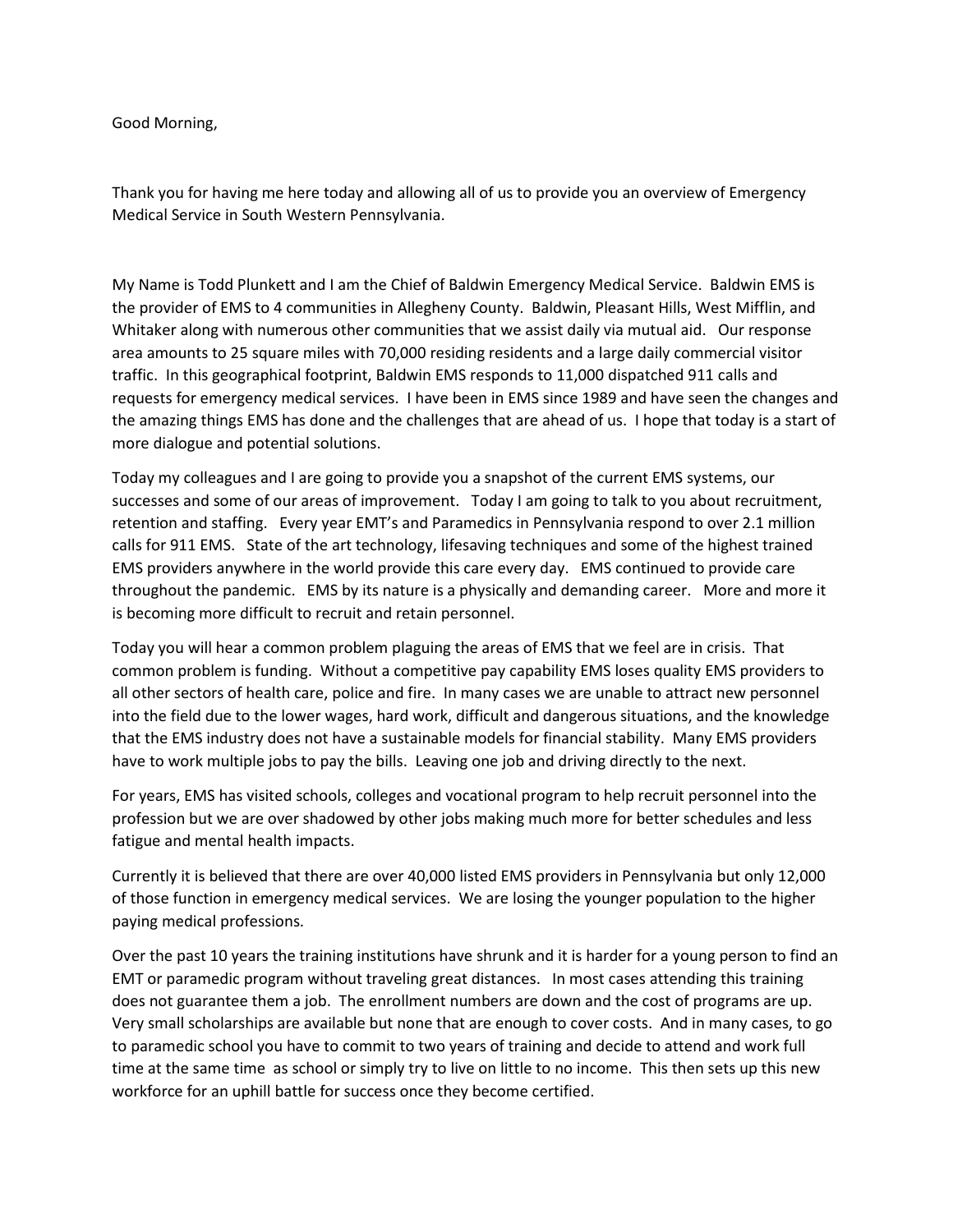The low pay, hard working conditions, and the unknown financial stability for EMS organizations do not produce a favorable view for someone entering the job force.

Each day, there is a shortage of EMS units on the streets. The pandemic exposed this crisis even more but the pandemic alone did not create these problems. EMS in South Western PA is predominately a career force compared to 30 years ago where most EMS agencies were volunteer. There is no longer a safety net in the EMS industry and our ability to surge major emergencies is no longer available.

In 2020 the Department of Health's, Bureau of EMS published a report detailing many of the mentioned issues related to recruitment and retention. Numerous levels of local, regional and state groups have created task forces, committees and other work groups to talk about recruitment and retention but the same outcomes are found. We must find a sustainable model of financial support to bring in new EMS providers and to maintain and retain our current work forces.

In conclusion, EMS providers do an amazing job every day to protect and care for the residents and visitors to Pennsylvania, but we need help to do that.

Thank you for your time and I would be happy to answer any of your questions.

Todd Plunkett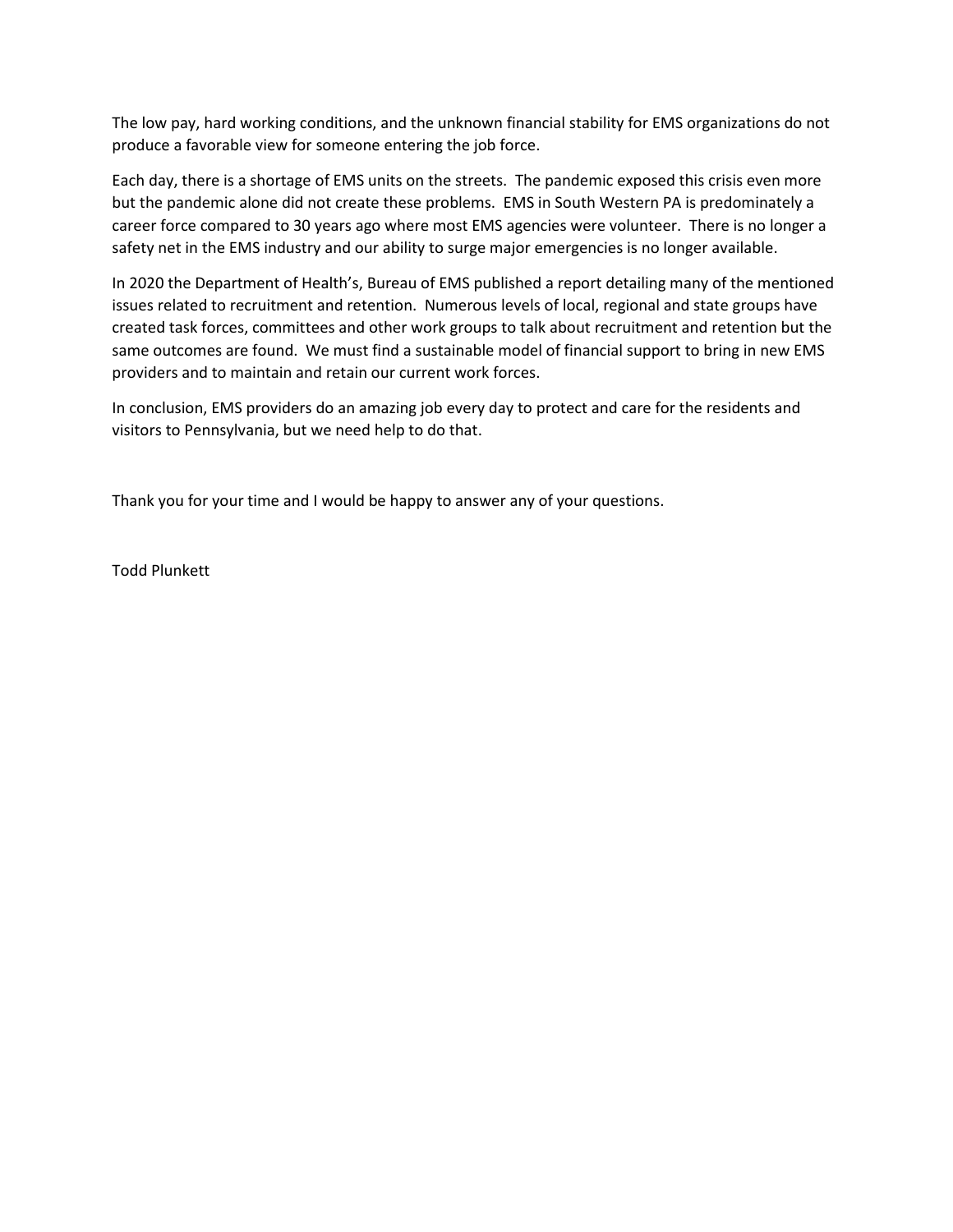Good morning. My name is Douglas Pascoe and I have been involved in the EMS industry for over 30 years. I am currently certified as a Pre-hospital Registered Nurse and serve as the Chief of Southeast Regional EMS. I would like to thank you for the opportunity to address the financial status of EMS in PA. Our EMS agency is the result of mergers and acquisitions directly resulting from financial crisis. EMS has long been viewed as self-sustaining since we have an avenue to third party bill insurance carriers for services. However, the reimbursement amounts are often less than the cost of providing the care and transport.

EMS has combatted financial inadequacies through merging, cutting, or ceasing service. The majority of services in Allegheny County receive no direct municipal support or are significantly underfunded. The lessons of 9/11, the Boston Bombings, School shootings, and the COVID 19 pandemic have taught us that EMS needs to staff for a state of readiness. When residents call 911, they expect rapid and professional services. EMS can no long staff for the "what ifs" due to a gap in financial support.

The business model for EMS is bleak. Rising costs of personnel, fuel, insurances, and equipment are met head on with a fixed fee schedule that does not cover the costs. This results in cuts to EMS staffing while our demands for services are at an all-time high. EMS is an essential public service that requires local tax support in order to continue operations at the level that the public deserves. In fact, the PA Legislative Reference Bureau (2020) states that "Emergency Medical Services are an essential public service and frequently the health care safety net for many Commonwealth Residents".

Your local EMS agencies are on life support. EMS can no longer self-sustain as our rising costs overshadow fixed reimbursements. Medicare and Medicaid payments only represent a fraction of the cost of providing service. It is inevitable that EMS agencies will continue to struggle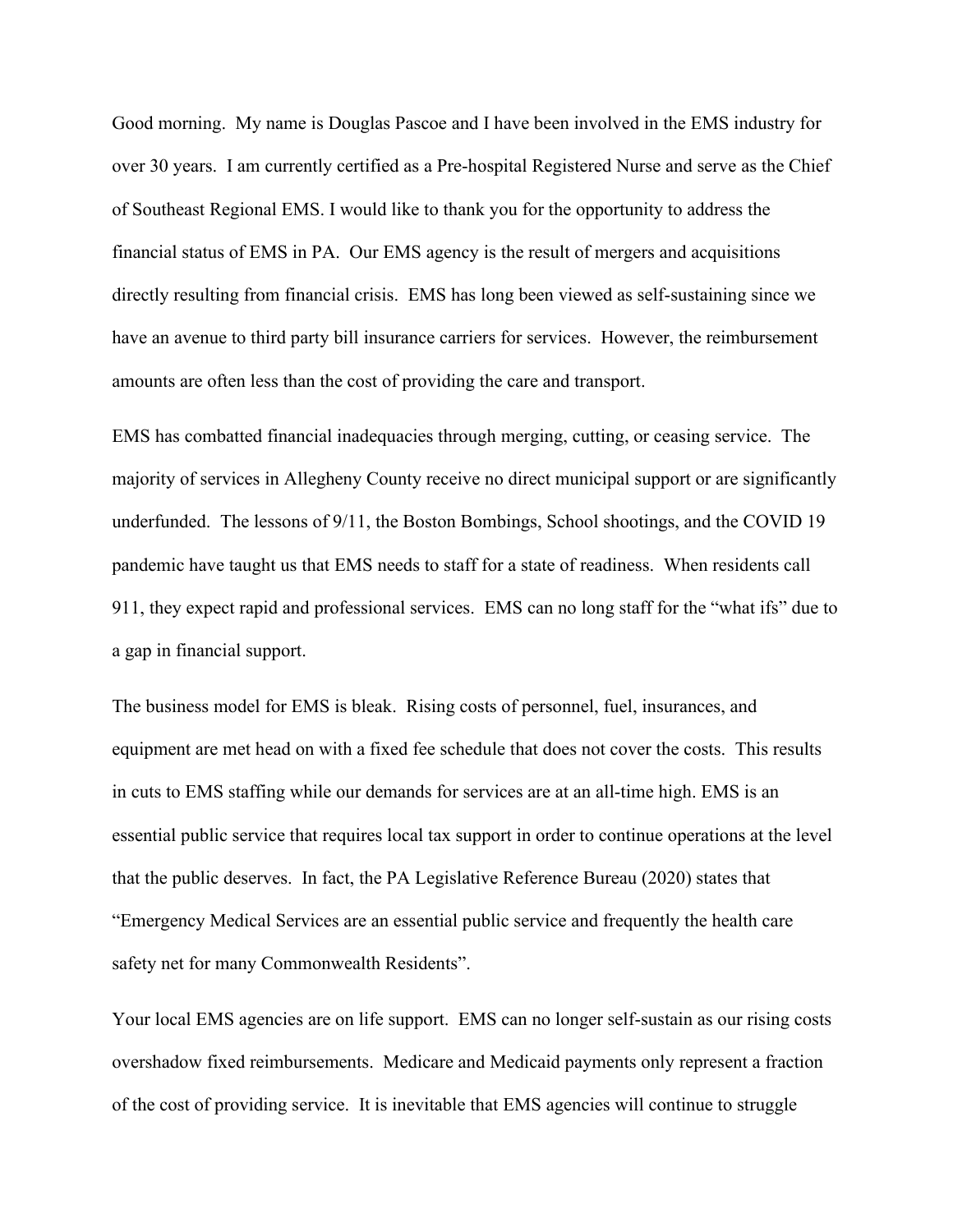financially given our current business models. Many agencies will be forced to reduce or cut services to remain budget neutral. An article called EMS in Crisis published September 2018 states that PA alone lost over 50% of their EMS services, spanning 25 years, due to financial demise. Cuts in EMS services are occurring as our demand is increasing. This places the public health in jeopardy by limiting access to EMS during medical emergencies. We all know that in dire emergency situations, seconds count.

We have done our part. Our wages are considerably lower than those of our public safety partners. Many of our vehicles on the road are beyond their useful lives. We will continue to serve and protect. EMS requires a consistent financial revenue stream that is not a result of patient transports. There is currently no established model for EMS funding in PA. Agencies need the void in revenues met at the local or state level. EMS will continue to third party bill but it is evident that the reimbursement is simply not enough. We are asking for a permanent financial commitment to the EMS system to ensure our ability to be at the ready.

### References:

Bobb, A. (2018, September). EMS in Crisis. *PA Township News, 1*(1). [http://psats.org.s97340.gridserver.com/ckfinder/userfiles/files/Township%20News/EMS](http://psats.org.s97340.gridserver.com/ckfinder/userfiles/files/Township%20News/EMS%20crisis%20(lower%20res)%20-%20PTN%20Sept%2018.pdf) [%20crisis%20\(lower%20res\)%20-%20PTN%20Sept%2018.pdf](http://psats.org.s97340.gridserver.com/ckfinder/userfiles/files/Township%20News/EMS%20crisis%20(lower%20res)%20-%20PTN%20Sept%2018.pdf)

National EMS Advisory Council (2020, February 14). *EMS funding and reimbursement.* P 2. Retrieved from: https://www.ems.gov/pdf/nemsac/NEMSAC\_Advisory\_EMS [System\\_Funding\\_Reimbursement.pdf](https://www.ems.gov/pdf/nemsac/NEMSAC_Advisory_EMS_System_Funding_Reimbursement.pdf)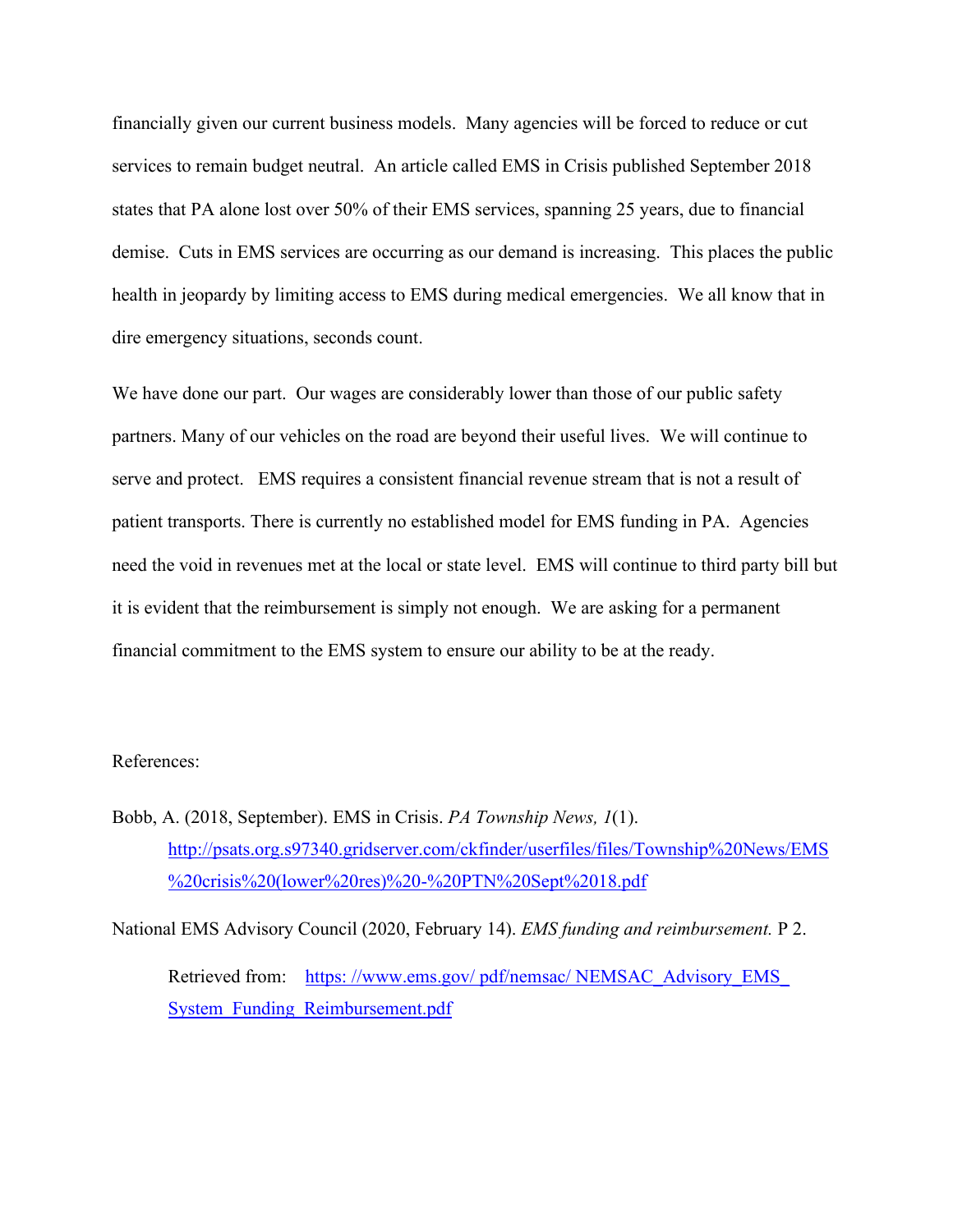# **Supporting Testimony – EMS Finance & Reimbursement Challenges Helping the Helpers: Supporting EMS in PA Wednesday, April 20, 2022**

First, thank you for the opportunity to be here today and discuss the current challenges facing Emergency Medical Services in Pennsylvania. My name is Eric Schmidt, and I am currently the Chief of Shaler Hampton EMS, serving 3 suburbs north of Pittsburgh. and have been so for a little more than 3 years. I am also the current Chair of the Allegheny County EMS Chief's, a component of the Allegheny County EMS Council. I have been an EMS provider since 1982, first as an EMT, but now and for the vast majority of those years as a Paramedic. I am honored to sit with several of my colleagues from other Allegheny County EMS agencies and collectively tell our story.

Although much of the data that I present today will be specific to Allegheny County, I believe that it translates well to much of the Commonwealth, with the exception of rural Pennsylvania EMS, who face the same challenges illustrated today, but to a much more significant degree. In total, the approximately 800 EMS agencies in Pennsylvania respond to more than 1.6 million emergencies each year, more than 4,300 per day.

In March of 2022 the Allegheny County EMS Chiefs conducted a survey of municipal funding to the 35 EMS agencies that currently provide emergency response to the 130 municipalities in Allegheny County, with 32 agencies responding (91.4%), representing 128 of 130 municipalities in the county (98.4%). Of the 32 responding agencies, 9 agencies (29%) that serve 44 communities (33.8 of the municipalities in Allegheny County), receive zero funding whatsoever from the communities that they serve. Below are two additional tables looking at per capita and percent of operating budget municipal contributions for Allegheny County, these funds are provided in both cash and services in kind, using a variety of different formulas.

| Per Capita Municipal | <b>Contribution</b> |        |               | % of Operating Budget<br><b>Covered by Municipal</b><br><b>Contribution</b> |        |
|----------------------|---------------------|--------|---------------|-----------------------------------------------------------------------------|--------|
| <b>Amount</b>        | # of<br><b>Serv</b> | %      | <b>Amount</b> | # of<br><b>Serv</b>                                                         | %      |
|                      | 9                   | 29.0%  | 0%            | 9                                                                           | 29.0%  |
| $.01 - $2.00$        |                     | 22.6%  | $.01 - 5%$    | 10                                                                          | 32.3%  |
| $$2 - $5.00$         |                     | 22.6%  | $6 - 10%$     | 6                                                                           | 19.4%  |
| $$5.01 - $10$        | 5                   | 16.1%  | 11-15%        |                                                                             | 9.7%   |
| $$10 - $20$          |                     | 6.5%   | 16-20%        | Ω                                                                           | 0.0%   |
| >520                 | 3.2%                |        | >20%          | 3                                                                           | 9.7%   |
|                      | 31                  | 100.0% |               | 31                                                                          | 100.0% |

Clearly illustrated is the wide disparity in EMS funding practices within the county. Although a recruitment and retention issue also, from a financial perspective we clearly lose EMS providers to two significant areas, to become police officers and nurses, where the additional training is not that significant, but the increases in income are significant, and while they change careers, they still are able to take care of people. In the following examples I will use comparisons to our public safety partners in the police service, due to comparative data that is readily available. *I also want to be very clear that in no way is this meant to disparage police officers, they are valued partners in providing public safety and deserve what they earn*.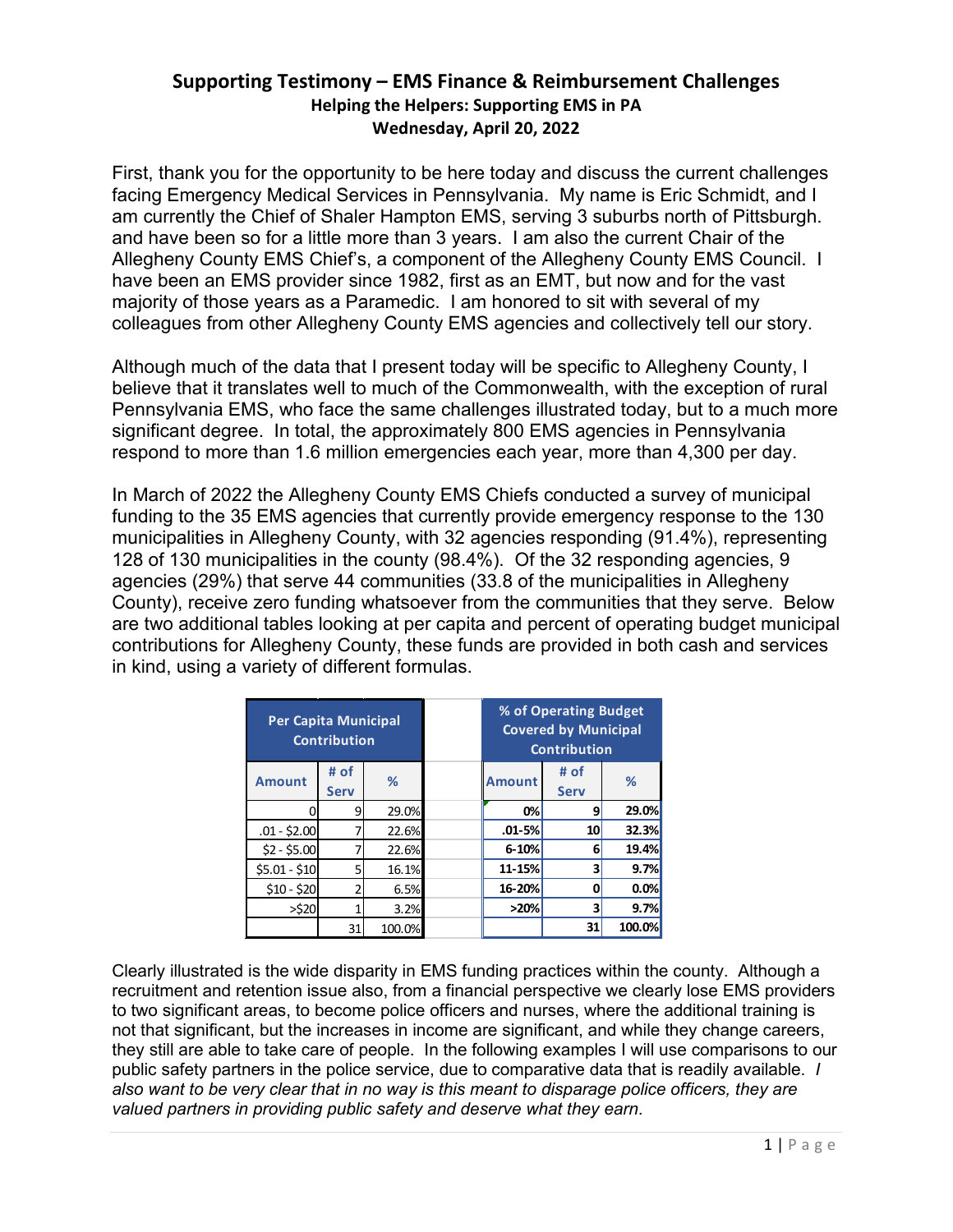In our first example is a comparison between the starting and 5 year pay as an average for police from 3 communities, as compared to the pay for the EMS staff that serve the same three communities;

| <b>Police</b> | <b>Medic</b> | <b>EMT</b>                                  |  |
|---------------|--------------|---------------------------------------------|--|
|               |              | <b>Average Average Average</b>              |  |
|               |              | Starting $\frac{545,667}{539,520}$ \$33,072 |  |
|               |              | Year 5 \$86,174 \$52,000 \$39,520           |  |

As another means of comparison, the per capita contributions made by the 3 communities to their EMS agency is \$4.18, while the average per capita contribution to their 3 police departments is \$172.86, a multiple of more than 40. Bear in mind that by comparison this highlighted EMS agency receives a very high level of support from the 3 communities that they serve. Imagine the comparison to those municipalities that provide zero level funding to EMS, but almost universally have full time police departments that are 100% locally funded?

A common reason cited by municipal officials for not providing funding to EMS is because "EMS bills insurance and get paid." The table below, is one year of actual data from one EMS agency, I would encourage any of you to please inquire with the EMS agencies in your legislative district to see how their numbers compare;

| A 1 Year Billing Analysis for a Suburban PA EMS Agency                                                                                                      |
|-------------------------------------------------------------------------------------------------------------------------------------------------------------|
| Total Dispatched Calls (12 Months) = 5,707                                                                                                                  |
| Total Billable Calls (12 Months) = 4,312                                                                                                                    |
| Calls without any revenue = $1,395$                                                                                                                         |
| <b>Average Payment from Insurance = \$343</b>                                                                                                               |
| Cost to put an ambulance out the door, per call = $$530$                                                                                                    |
| NET Deficit per call = \$187 or \$806,344 annually                                                                                                          |
| based on insurance payment alone                                                                                                                            |
| 80% of all payors, pay significantly less than the cost of operations (\$530<br>per call) with the average NET from Medicare, Medicaid & Self Pay of \$253. |

*Figure 1 - Out the door cost = annual budget divided by total calls*

*Detail for the above data is attached to this report*. The highlighted agency has the benefit of providing emergency service only, due to strong community support, while many (24 of 32 in Allegheny County or 75%), actively provide non-emergency transports to supplement their bottom line. But what happens when that agency is on a non-emergency transport and an emergency occurs in their service area? The answer is that the patient waits longer for care, maybe a few minutes, often more. In the "best case" scenario this means that maybe they just suffer pain longer than needed, or a senior citizen lays on the floor longer – in the "worst case" maybe the effects from their stroke are more severe, or their heart more damaged, or they die. At our core we are all care providers, and these are the things that keep us awake at night. Also of significant note are the 1,395 calls without any resulting revenue, these are fire standbys, community festivals, weather standbys, etc, that all create wear and tear on our equipment and staff, use gas, etc, with zero dollars returned. As one example. the #1 cause of firefighter deaths is cardiac arrest – we want to be there, we need to be there, but there is an underlying cost.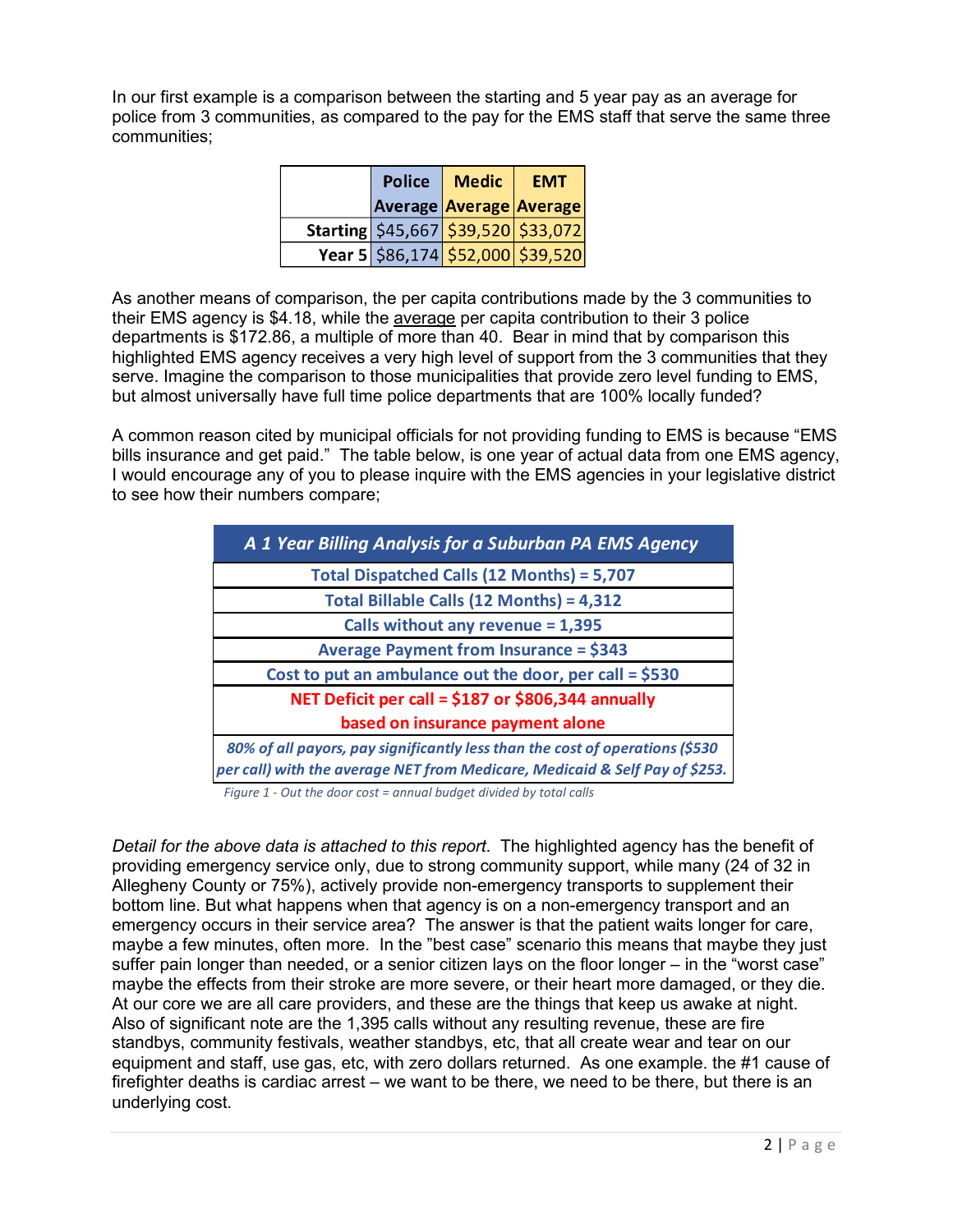Certainly not to be forgotten is the expense side of the equation. We have just endured the 2 most extraordinary years in the 40 years that I have been in EMS due to the pandemic, and the expense increases have been substantial. Supplies previously used occasionally (masks, gowns, decon equipment, etc) we have used on every call and acquisition costs are many multiples of what they used to cost for already stretched budgets. Fuel costs per gallon have doubled for vehicles that get 10 miles per gallon or less. Capital costs have certainly grown as well with many unfunded mandates for expensive but necessary technology. Consider the pictures below, on the left is a fundraiser to buy a fully equipped advanced life support (ALS) ambulance (late 70's early 80's) for \$35,000 including the vehicle and all equipment, and on the right is a current cardiac monitor and a stretcher system, just 2 components of a modern-day ALS ambulance, each valued at \$35,000, total cost of acquisition including the vehicle and all required equipment can easily exceed \$300,000 per ambulance.



## **Solutions**

Most of the challenges discussed today can at least be partially tied to EMS finance, so the solutions are improved financial support. Focus in this area will not only improve the long-term viability of the system, but also positively help to address recruitment and retention issues. The fastest and most logical solution is for local elected officials to recognize the vital service provided by EMS, and their ability to help build a robust EMS system for their communities, as their constituents are the direct beneficiaries of a quality EMS system. If you look at municipal budgets and tax dollars you will see significant funding for parks, roads, trash pickup, police, code enforcement, etc, with most of these services funded at 100%. Our needs are comparatively modest because we do derive significant income from insurance payments already. The days of EMS being provided at no cost to the communities that we serve must be behind us. There is also a need for state legislation to create a local funding mechanism or develop a state mechanism, but my concern is that this solution will take too long. All too often change comes only after a tragedy, and this has certainly already occurred in the Commonwealth, but with your assistance we can prompt change now to avoid future tragedies.

In closing, what we do best is care for the sick and injured, and we are certainly adept at stretching a dollar. We ask for and welcome your assistance in addressing the real and growing financial crisis facing the EMS system in Pennsylvania. Thank you!